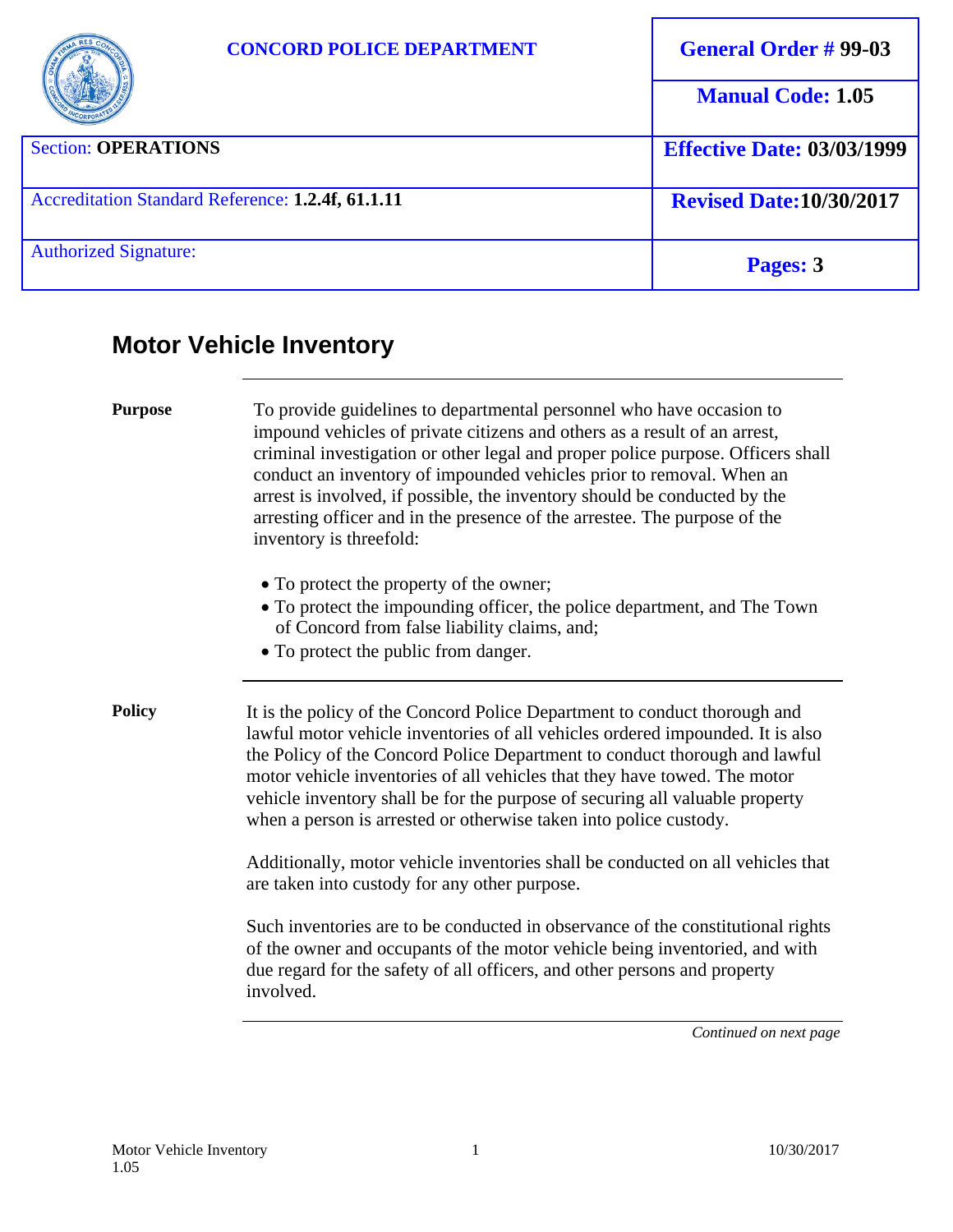## **Motor Vehicle Inventory, Continued**

#### **Determination to Tow**

| Unless the vehicle must be towed as evidence, or is considered a hazard, the<br>owner or operator of the vehicle may elect to leave the vehicle legally parked<br>and secured on the public street.                                                                                                                                                                                                                                                                                                                                                                                                                 |  |
|---------------------------------------------------------------------------------------------------------------------------------------------------------------------------------------------------------------------------------------------------------------------------------------------------------------------------------------------------------------------------------------------------------------------------------------------------------------------------------------------------------------------------------------------------------------------------------------------------------------------|--|
| The owner of the vehicle, or the operator in the absence of the owner, may<br>indicate that he/she desires that the vehicle be removed to some other location<br>or disposed of in some other legal manner.                                                                                                                                                                                                                                                                                                                                                                                                         |  |
| The officer at the scene will comply with the request unless it is unreasonable<br>or unlawful to do so.                                                                                                                                                                                                                                                                                                                                                                                                                                                                                                            |  |
| <b>NOTE:</b> The citizen cannot leave the vehicle at such location for more<br>than 72 hours or it will be cited as an abandoned vehicle and towed.                                                                                                                                                                                                                                                                                                                                                                                                                                                                 |  |
| If the operator is incapacitated and unable to make decisions regarding the<br>safekeeping of the vehicle, the officer shall have it towed to a proper place for<br>safekeeping.                                                                                                                                                                                                                                                                                                                                                                                                                                    |  |
| If the owner or operator of the vehicle fails to direct the officer(s) to dispose<br>of the vehicle or leave it at the scene, it shall be taken into custody and<br>brought to the police station or some other safe or appropriate location for<br>storage.                                                                                                                                                                                                                                                                                                                                                        |  |
| As defined in Chapter 122 of the acts of 2005 (increasing penalties for drunk<br>drivers in the Commonwealth), when a person is arrested for operating under<br>the influence of intoxicating liquor and refuses to submit to a chemical test or<br>analysis of his/her breath or blood, the arresting officer shall "impound the<br>vehicle being driven by the operator and arrange for the vehicle to be<br>impounded for a period of 12 hours after the operator's refusal, with the costs<br>for the towing, storage, and maintenance of the vehicle to be borne by the<br>operator". ( <i>Melanie's Law</i> ) |  |
|                                                                                                                                                                                                                                                                                                                                                                                                                                                                                                                                                                                                                     |  |

## **Motor Vehicle Inventory Guidelines**

**Inventory Procedures [1.2.4 f]** When any member of this department has occasion to take custody of and impound a vehicle in accordance with proper police procedure and Massachusetts General Laws, a motor vehicle inventory shall be conducted within the scope of this policy. The officer shall adhere to the following guidelines: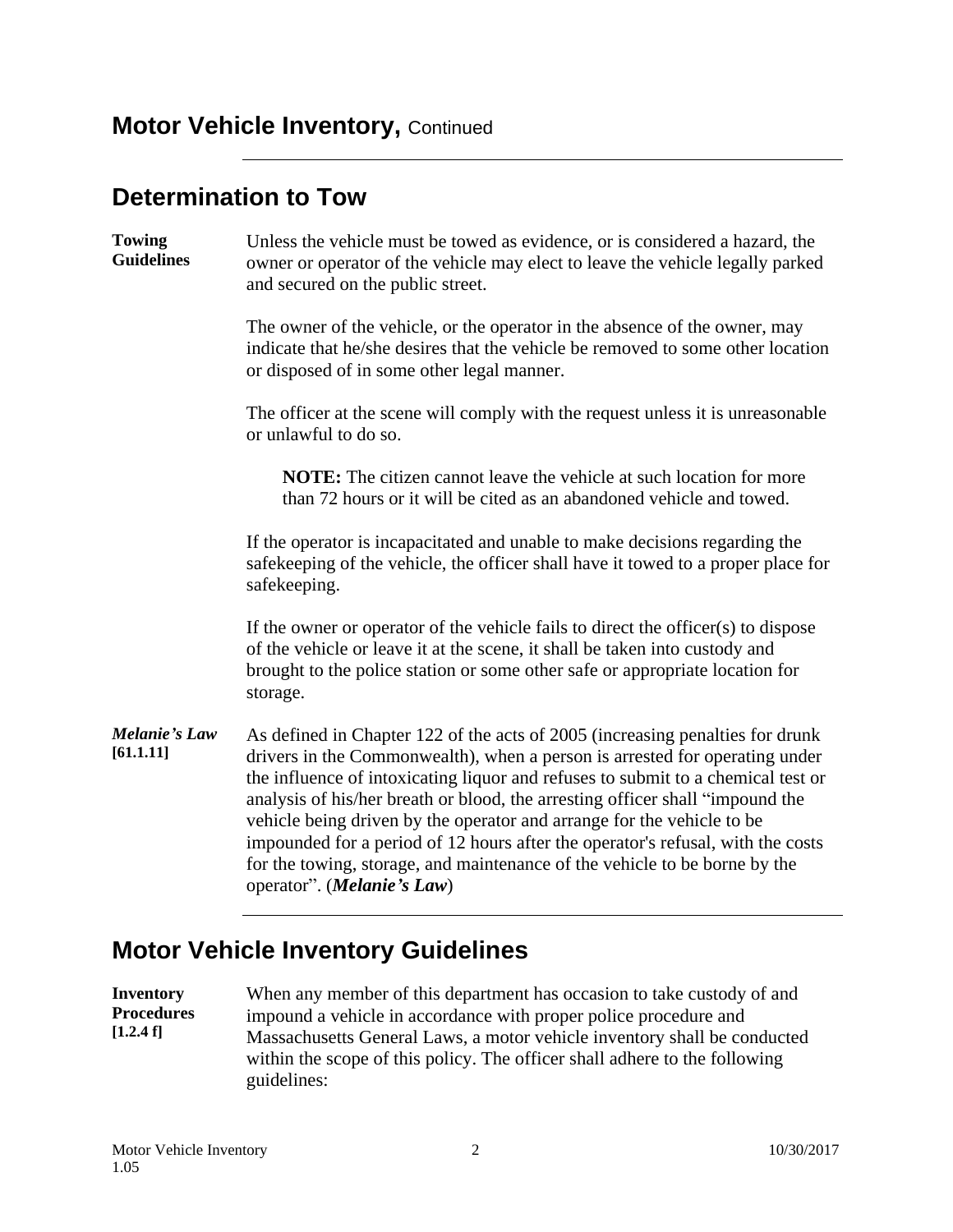| <b>Inventory</b><br><b>Procedures</b><br>(continued) | • Advise the owner, if present, or operator that his/her vehicle will be taken<br>to the police department or other storage facility and that an<br>administrative inventory of the vehicle's contents will be conducted;                                                               |
|------------------------------------------------------|-----------------------------------------------------------------------------------------------------------------------------------------------------------------------------------------------------------------------------------------------------------------------------------------|
| <b>Inventory</b><br><b>Procedures</b>                | • Conduct the inventory in the presence of the vehicle's owner or operator,<br>if safe to do so;                                                                                                                                                                                        |
|                                                      | • If the vehicle is brought into police custody without contemporaneous<br>contact with the owner, or if the operator is incapacitated or unable to<br>prove ownership, there is no need to advise him/her of the options;                                                              |
|                                                      | • Absent exigent or other extenuating circumstances vehicles should be<br>inventoried at the scene of the impoundment.                                                                                                                                                                  |
|                                                      | If exigent circumstances or the safety of the officers, or other persons is<br>in question, the inventory shall be conducted as soon as possible at the<br>predetermined storage area or other location. Inventories shall be<br>conducted of all vehicles brought into police custody. |

## **Scope of Inventory**

**Scope of Inventory Procedure** The inventory search shall consist of, at a minimum, the following:

- A survey of the vehicle's exterior for damage;
- A check of the interior of the vehicle for valuables or items to be placed in storage for safekeeping. The scope of the inventory shall be limited to carry out the purpose of this policy and shall; therefore, extend only to those areas likely to contain valuables. Any unlocked container (i.e. trunk, glove compartment, console, ashtrays, and all other unlocked containers) shall be opened and the contents inventoried, if they could contain personal property.
- Any locked container for which the arrestee has a key among his/her other personal belongings shall be opened and its contents inventoried, if they could contain personal property.
- Any locked container for which there is no key shall be opened only if police have reasonable suspicion to believe that the container contains any item posing a threat to the safety and security of the police and/or public.
- Papers, documents, or other writings found in the motor vehicle or within any container inventoried may be examined only to the extent necessary to ascertain the identity of the vehicle's owner.